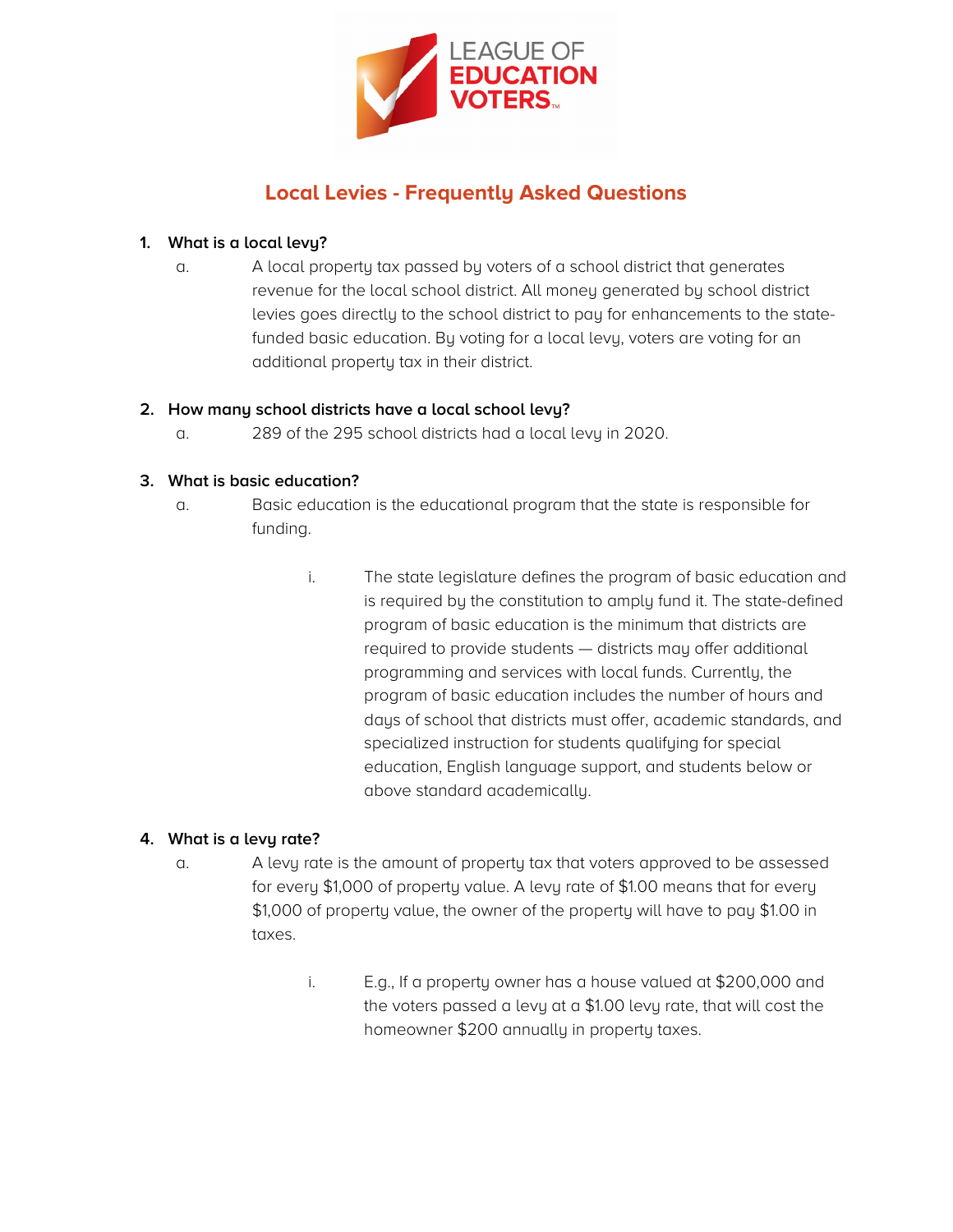# **5. Why do districts generate different amounts of levy dollars for passing the same levy rates?**

a. A levy rate of \$1.00 in a district with an average property value of \$200,000 will generate \$200 per household in levy funding, but a district with a \$1.00 levy rate and an average property value of \$600,000 will generate \$600 per household for the same level of property tax. Districts can have the same levy rate but raise very different amounts of money because the average property value of a district varies widely across Washington.

# **6. What is the levy lid (cap) for 2021?**

- a. The levy rate a district can pass is capped at \$2.50 per \$1,000 of assessed value, or a levy rate that would generate \$2,603 per student – whichever would result in a lower levy rate.
	- i. E.g., If a district can raise \$2,603 per student with a levy rate of \$0.80 per \$1,000 then their levy lid is \$0.80 because they have reached their maximum per-student amount in levy revenues.
	- ii. E.g., If a district with a levy rate of \$2.50 generates \$1,000 per student in levy revenues, their levy lid is \$2.50 because they have passed a levy at the maximum rate allowed under state law.

# **7. What restrictions are placed on the use of levy money?**

- a. Levy money can't be used to pay for basic education, but districts are otherwise free to spend the money as they wish. For example, by law, levy funds can't be used to enhance state-funded base teacher salary for teachers performing basic education duties, but levy money may be used for hiring additional staff or paying teachers for additional duties, such as after-school programming.
	- i. Currently, most levy dollars are spent on staff compensation. Many districts provide higher salaries for teachers through local contracts for additional time or responsibilities. However, many of the responsibilities within these contracts could be considered basic education duties, and often all teachers within a district receive this additional pay. Historically, this practice was common across the state because the state did not provide adequate salary to attract and retain teachers. The recent increased state funding for teacher salaries was intended to address this issue, but some concerns remain regarding the adequacy of state-funded teacher salaries.

#### **educationvoters.org**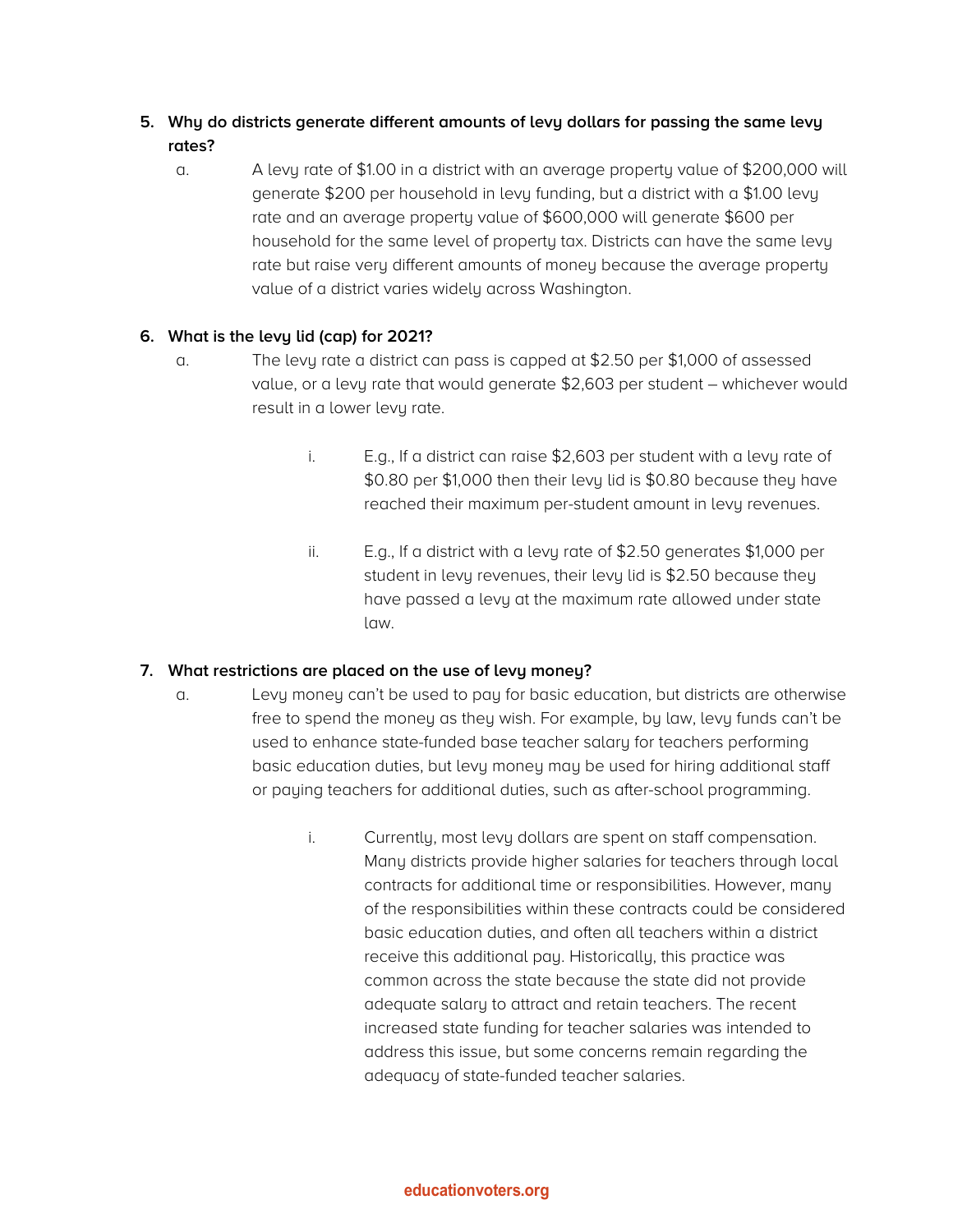ii. Levy funds have also been used to supplement other areas of basic education that have been underfunded by the state. Currently, many districts indicate that they still need to use local levy dollars to provide special education services to students that are not fully funded by the state.

#### **9. What is Local Effort Assistance (LEA)?**

a. Because of differences in property values, some districts can pass a levy with a tax rate of \$0.80 and raise \$2,500 per student, while other districts can pass a tax rate of \$1.50 and raise only \$107 per student. To compensate for the difference in ability to raise money through local levies, the state supplements districts who are able to raise less than \$1,614 per student with a levy of \$1.50 per \$1,000 of assessed value by providing additional funding called Local Effort Assistance (LEA). LEA is funded to ease the property tax burden of districts with low property values. It is not funded in a way that makes equitable resources available to districts.

#### **10. How do districts qualify to receive LEA funding?**

- a. Districts qualify for LEA if they satisfy the following conditions:
	- i. The district would generate less than \$1,614 per student with a levy rate of \$1.50 in 2020.
	- ii. Pass a local levy.
		- 1. Districts are not required to pass their maximum levy in order to receive LEA funding, but they must have an active levy in order to receive LEA funding.

#### **11. How much LEA support will eligible districts receive?**

- a. The amount of LEA funding a district is eligible to receive is determined by how close they come to passing a levy of \$1.50 or higher.
	- i. E.g., A district passing a levy of \$0.75 or 50% of the \$1.50 threshold would be able to receive 50% of their maximum LEA.
	- ii. E.g., A district passing a levy of \$1.50 or 100% of the \$1.50 threshold would be able to receive 100% of their maximum LEA.